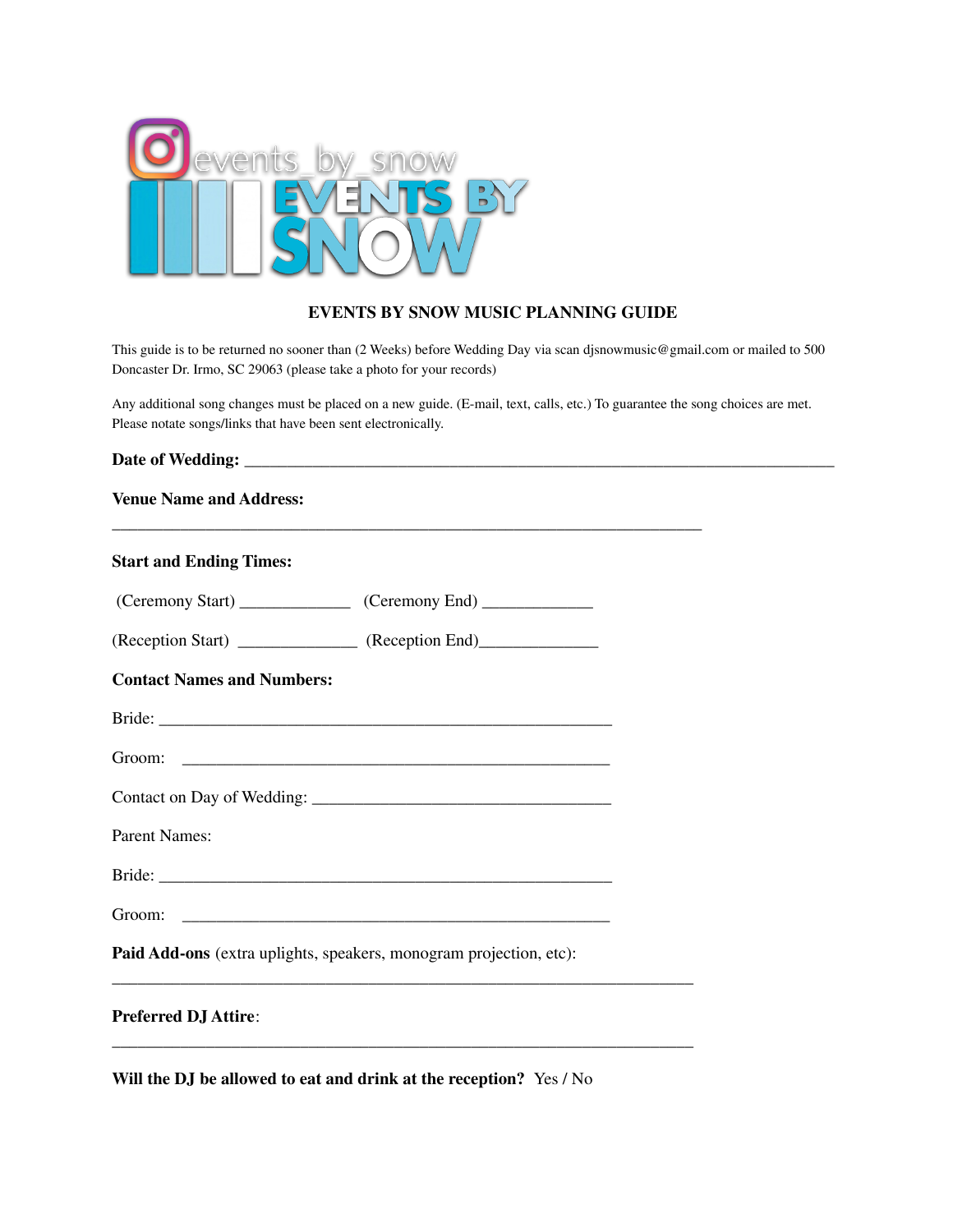## **Music Selections**

Song as Bride/Groom Enter Reception (if different from above): 

Introduction of Wedding Party Order (Bridesmaid and Groomsmen, etc.):

| <u> 1980 - Johann Barn, amerikan besteman besteman besteman besteman besteman besteman besteman besteman besteman</u> |                                                                                                                                                                                                                                                                                                                                                                                                                  |
|-----------------------------------------------------------------------------------------------------------------------|------------------------------------------------------------------------------------------------------------------------------------------------------------------------------------------------------------------------------------------------------------------------------------------------------------------------------------------------------------------------------------------------------------------|
|                                                                                                                       |                                                                                                                                                                                                                                                                                                                                                                                                                  |
|                                                                                                                       |                                                                                                                                                                                                                                                                                                                                                                                                                  |
|                                                                                                                       |                                                                                                                                                                                                                                                                                                                                                                                                                  |
|                                                                                                                       | and <u>the contract of the contract of the contract of the contract of the contract of the contract of the contract of the contract of the contract of the contract of the contract of the contract of the contract of the contr</u>                                                                                                                                                                             |
|                                                                                                                       | $and$ and $\overline{\phantom{a}}$ and $\overline{\phantom{a}}$ and $\overline{\phantom{a}}$ and $\overline{\phantom{a}}$ and $\overline{\phantom{a}}$ and $\overline{\phantom{a}}$ and $\overline{\phantom{a}}$ and $\overline{\phantom{a}}$ and $\overline{\phantom{a}}$ and $\overline{\phantom{a}}$ and $\overline{\phantom{a}}$ and $\overline{\phantom{a}}$ and $\overline{\phantom{a}}$ and $\overline{\$ |
|                                                                                                                       |                                                                                                                                                                                                                                                                                                                                                                                                                  |
|                                                                                                                       |                                                                                                                                                                                                                                                                                                                                                                                                                  |
|                                                                                                                       |                                                                                                                                                                                                                                                                                                                                                                                                                  |
|                                                                                                                       | Mother/Son Dance:                                                                                                                                                                                                                                                                                                                                                                                                |
| Miscellaneous Dances (Optional):                                                                                      |                                                                                                                                                                                                                                                                                                                                                                                                                  |
|                                                                                                                       |                                                                                                                                                                                                                                                                                                                                                                                                                  |
|                                                                                                                       |                                                                                                                                                                                                                                                                                                                                                                                                                  |
|                                                                                                                       |                                                                                                                                                                                                                                                                                                                                                                                                                  |
|                                                                                                                       |                                                                                                                                                                                                                                                                                                                                                                                                                  |
|                                                                                                                       |                                                                                                                                                                                                                                                                                                                                                                                                                  |
|                                                                                                                       |                                                                                                                                                                                                                                                                                                                                                                                                                  |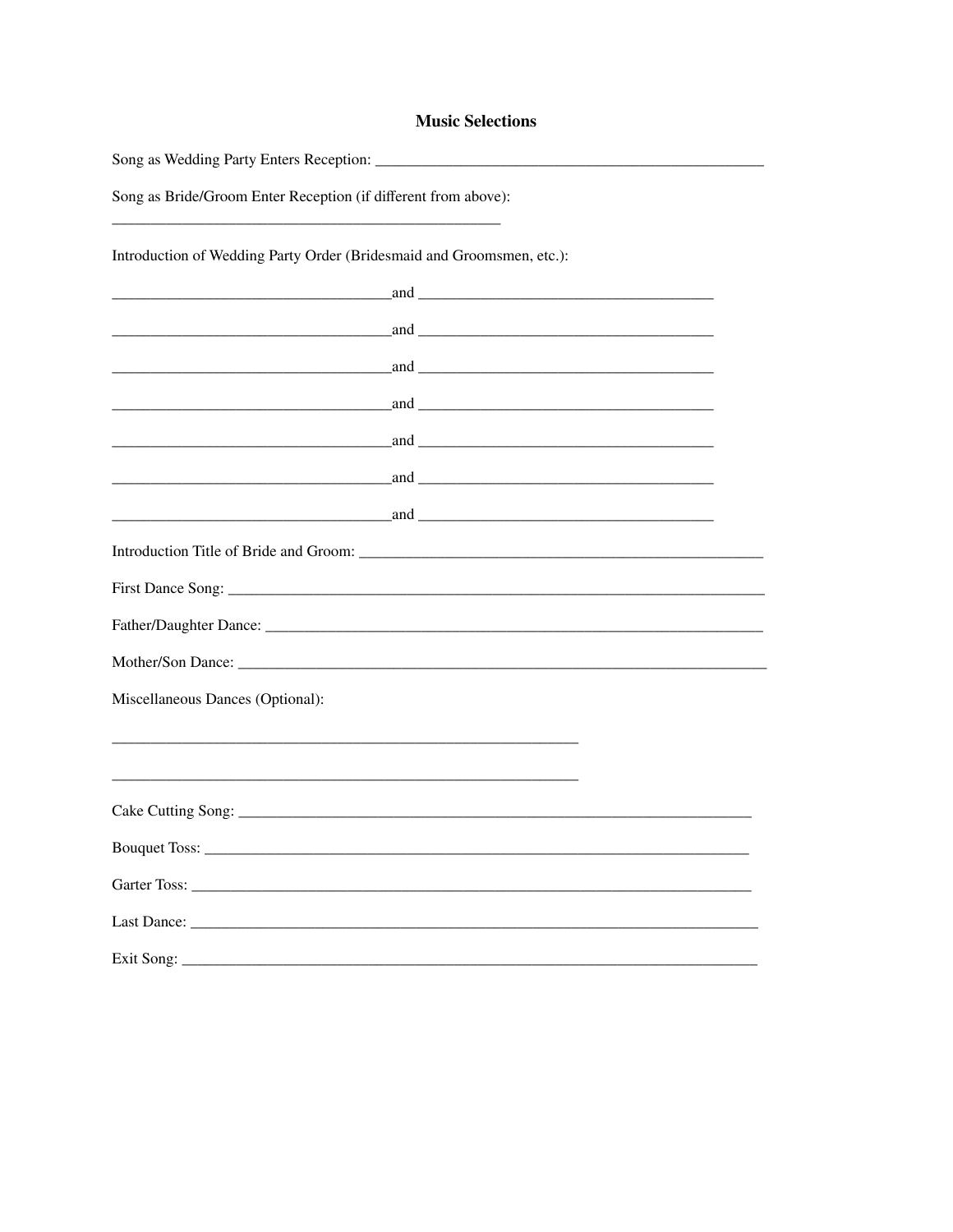Cocktail Hour Requests (Keep in mind you likely will not hear these songs):

<u> 1980 - Jan Store, amerikansk politiker (</u>

<u> La componenta del componente del componente del componente del componente del componente del componente del c</u>

<u> 1986 - Andrea Andrew Maria (h. 1986).</u>

<u> 2000 - Jan James James Jan James James James James James James James James James James James James James Jam</u>

Reception Requests (Please notate which songs you must have played or be present):

 $\overline{\phantom{0}}$ 

 $\overline{\phantom{0}}$ 

 $\overline{\phantom{a}}$ 

L.

 $\overline{\phantom{a}}$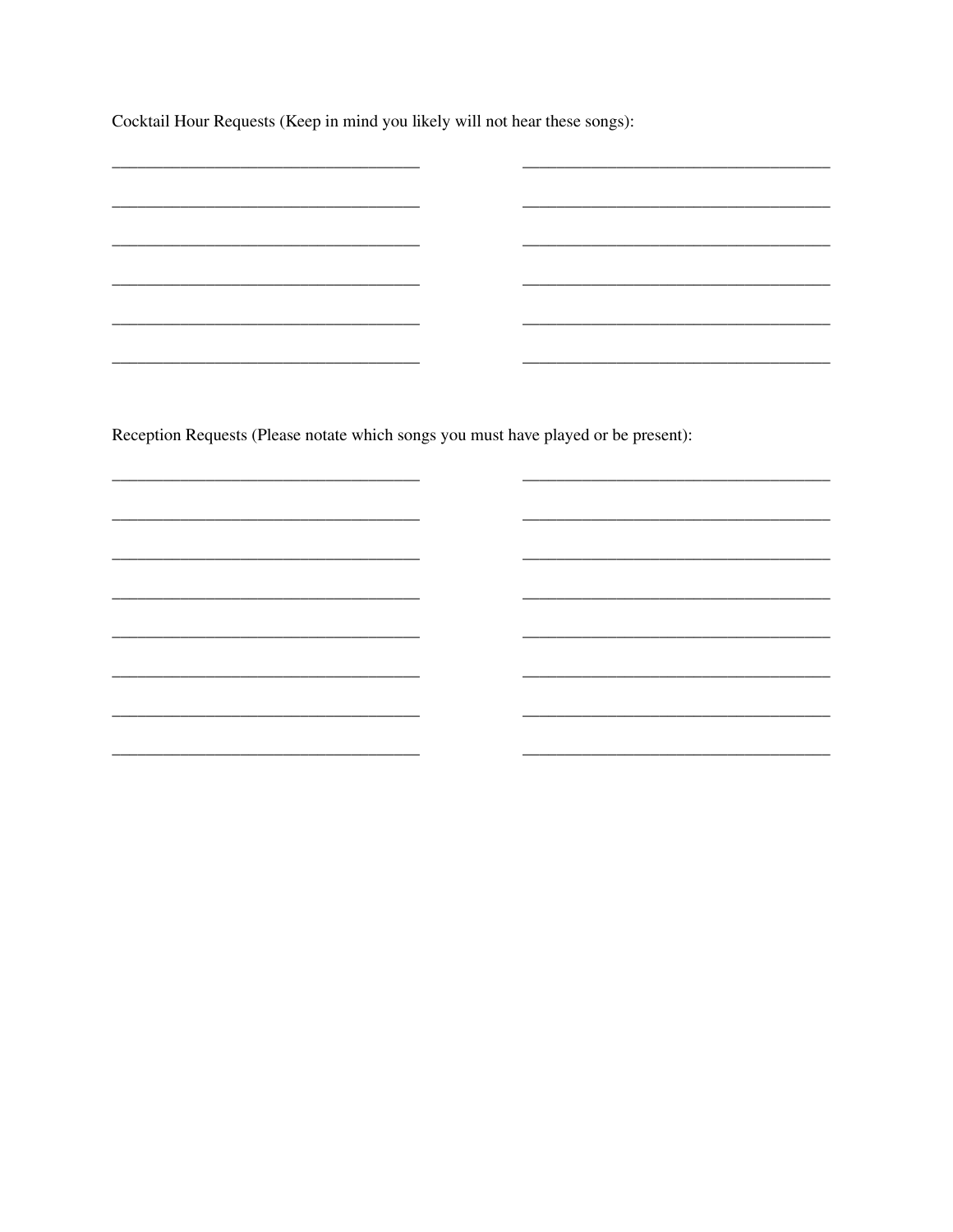|  |  | DO NOT PLAY: |
|--|--|--------------|
|--|--|--------------|

 $\overline{\phantom{0}}$ 

Additional Notes/Venue Rules/Order of Events (Entrances, Dances, Blessing, Dinner, Cake, Toasts, Bouquet/Garter, Send Off, etc):